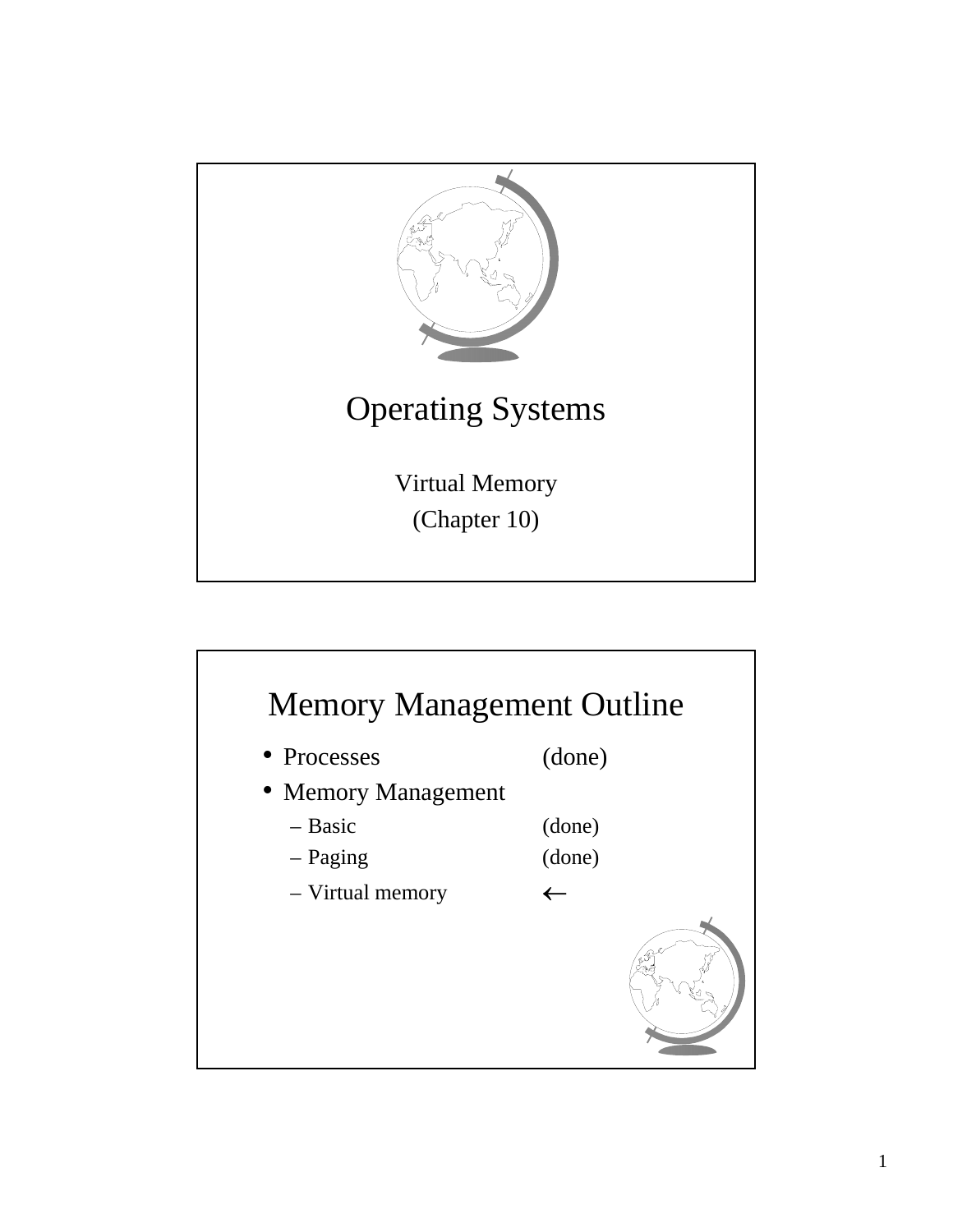

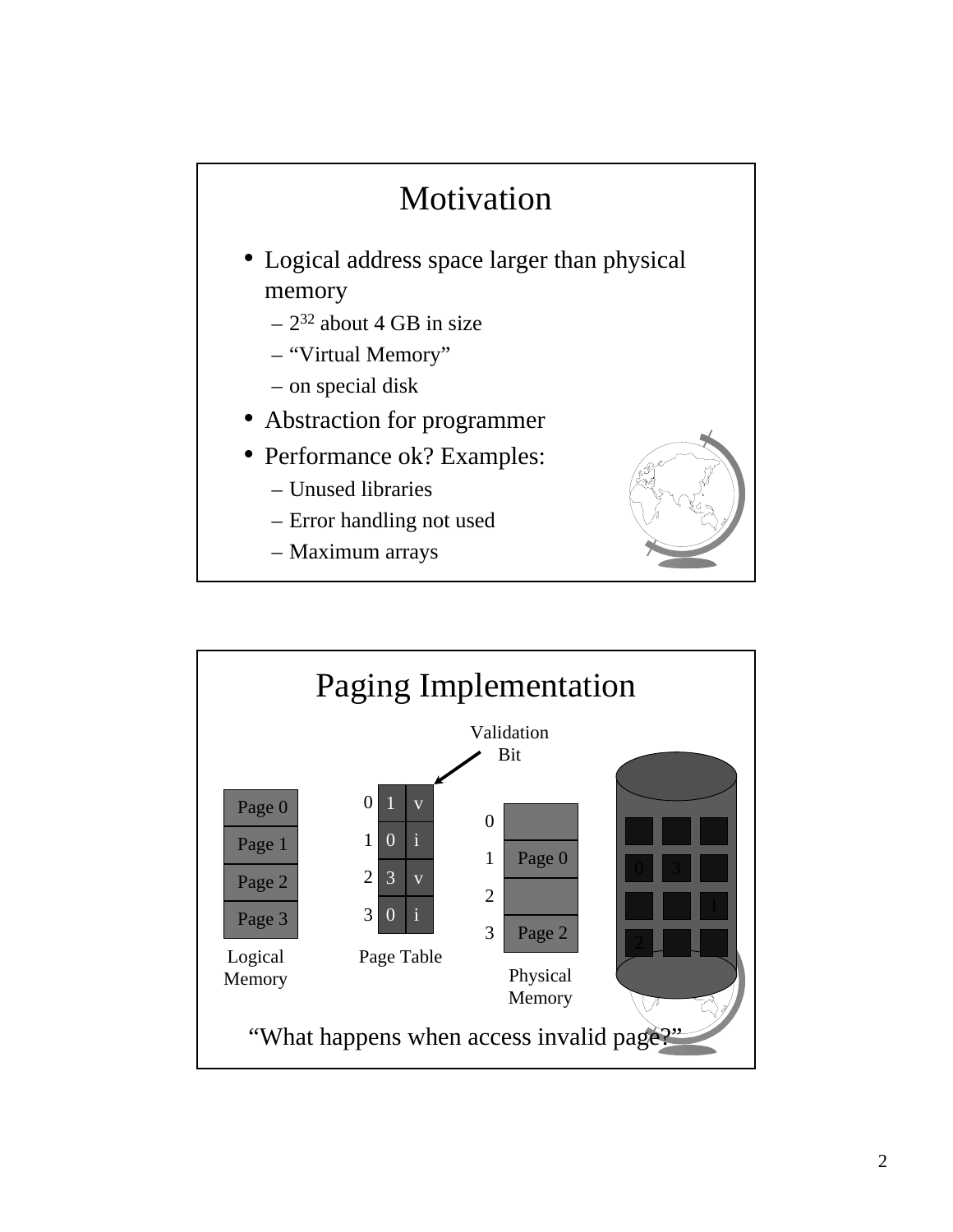## Accessing Invalid Pages

- Page not in memory
	- interrupt OS => *page fault*
- OS looks in table:
	- invalid reference? => *abort*
	- not in memory? => *bring it in*
- Get empty frame (from list)
- Write page from disk into frame
- Reset tables (set valid bit  $= 1$ )
- Restart instruction



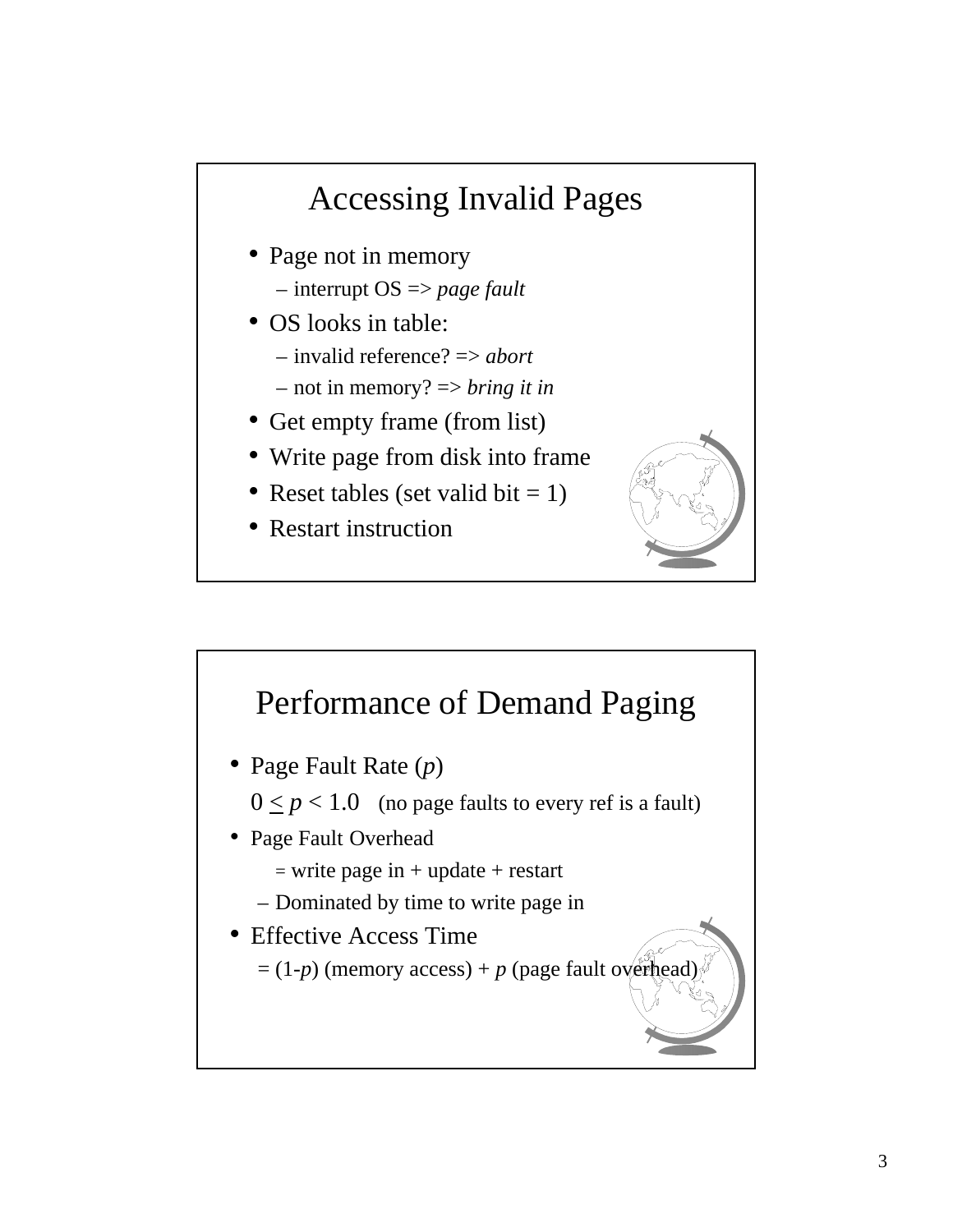

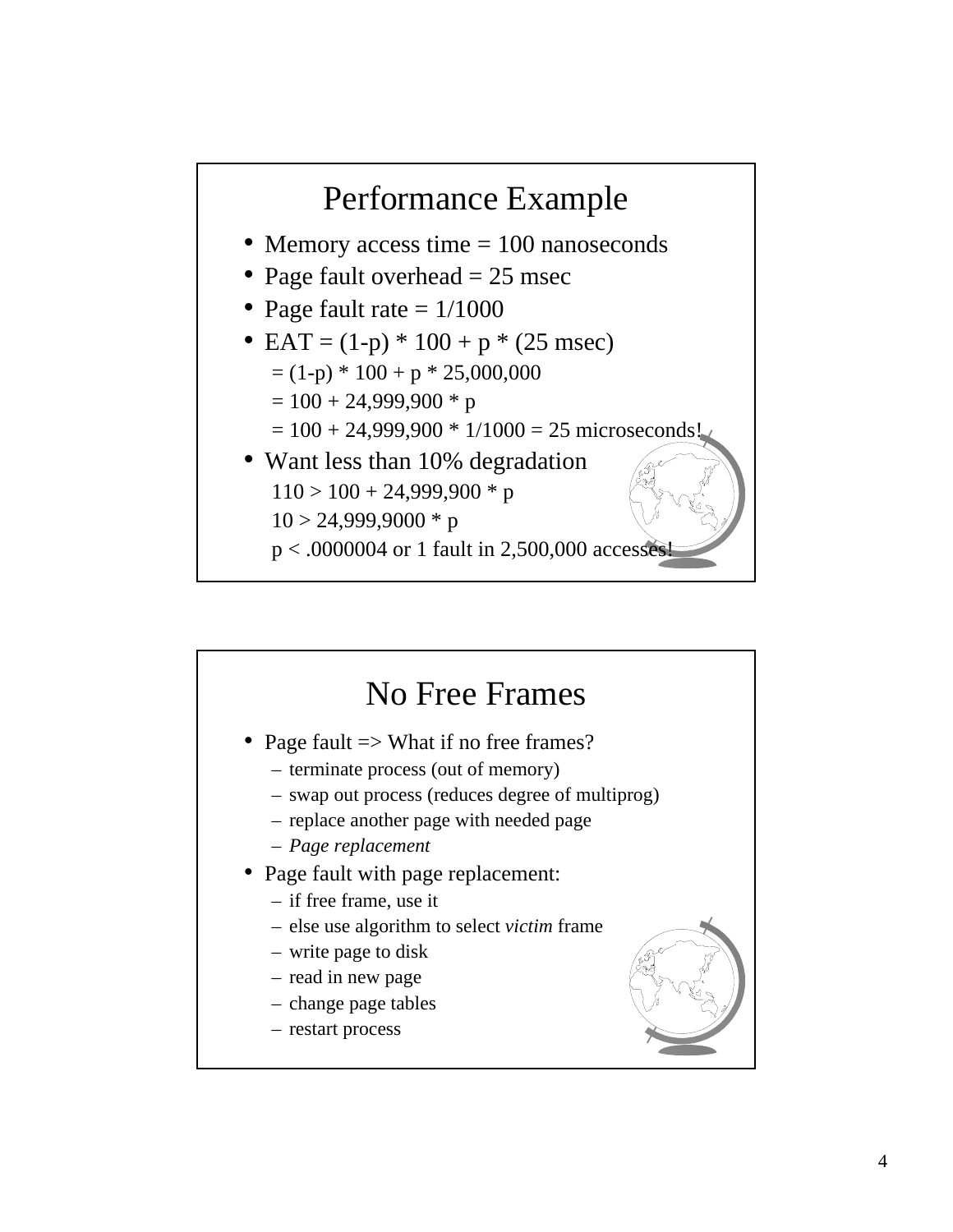

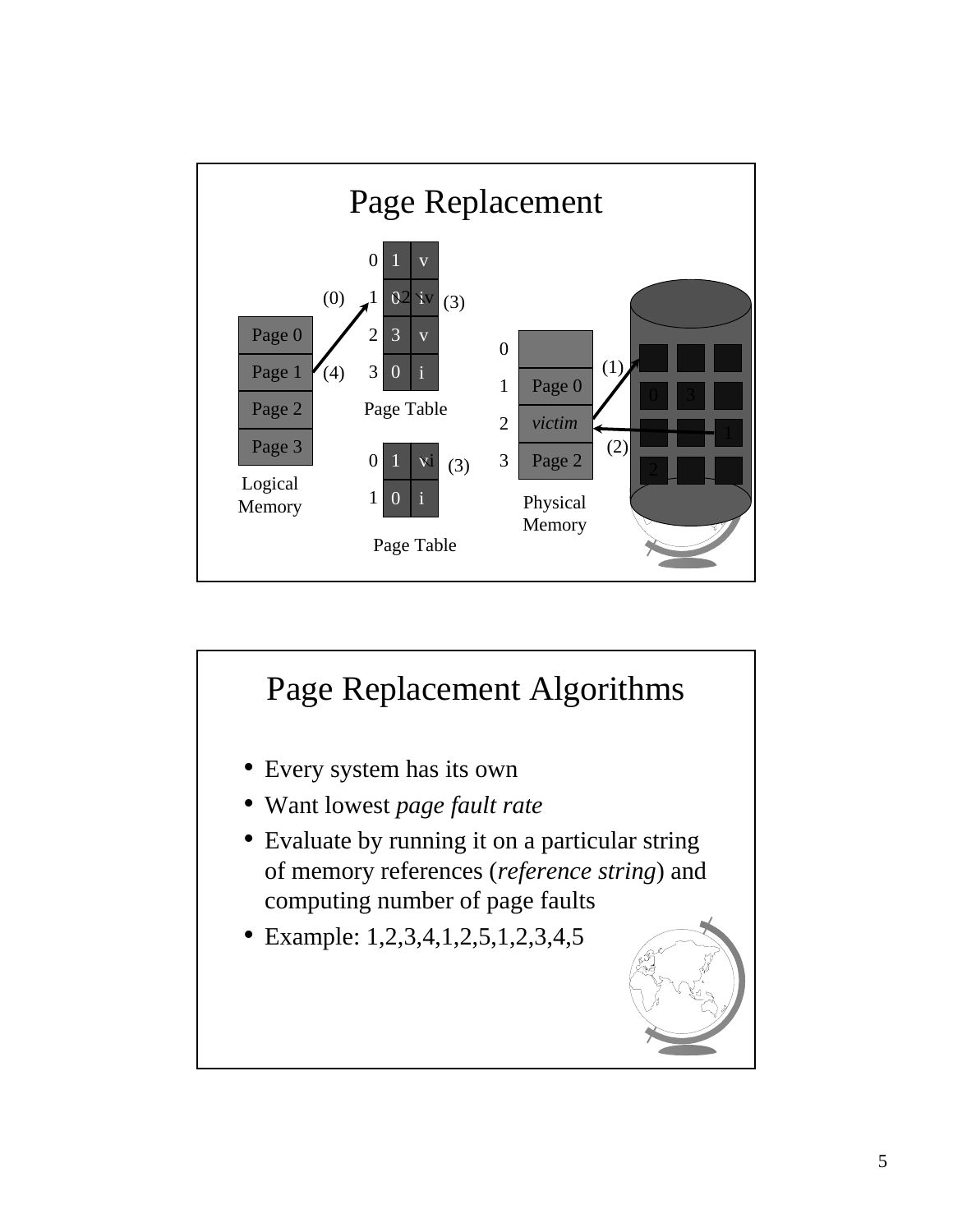

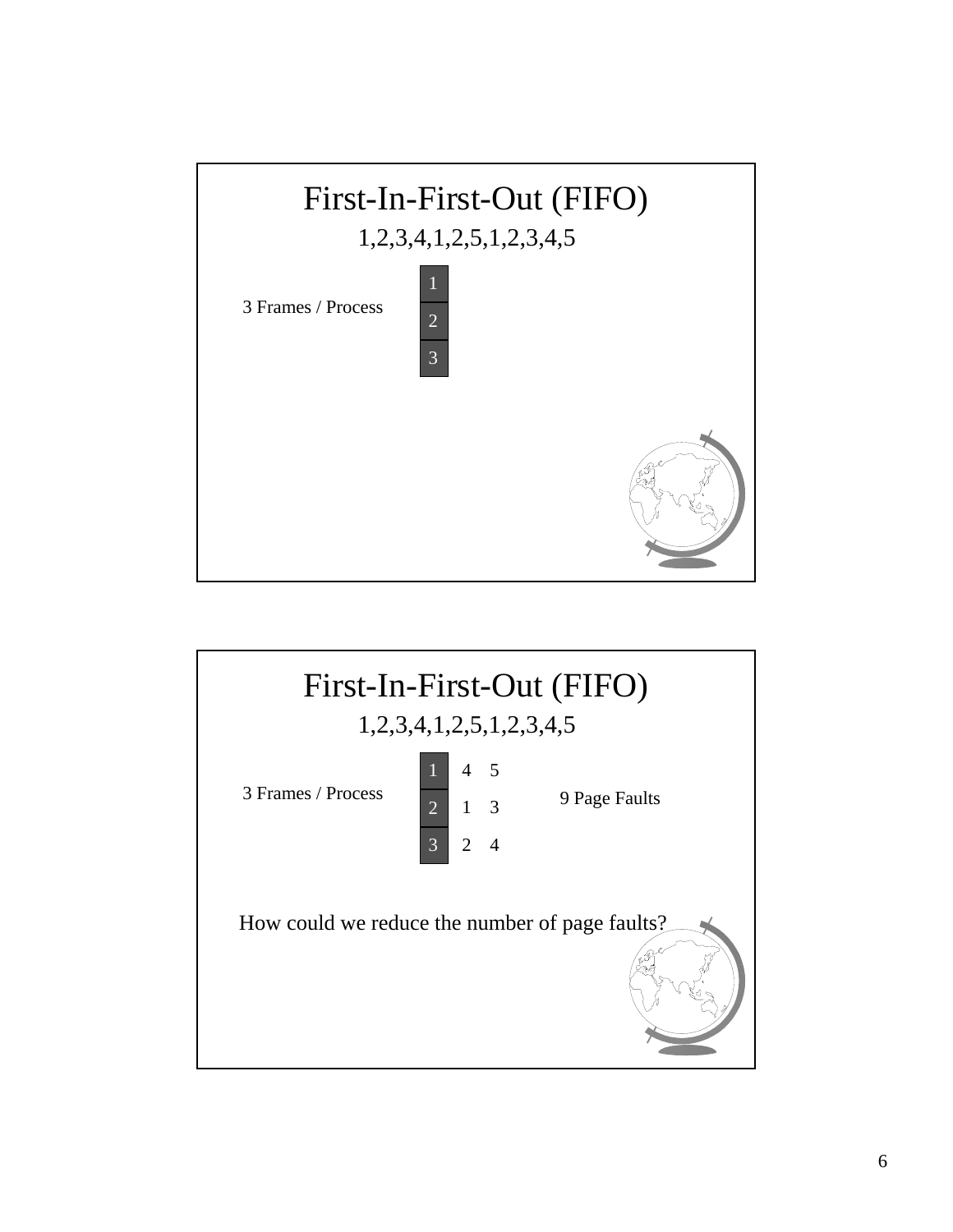

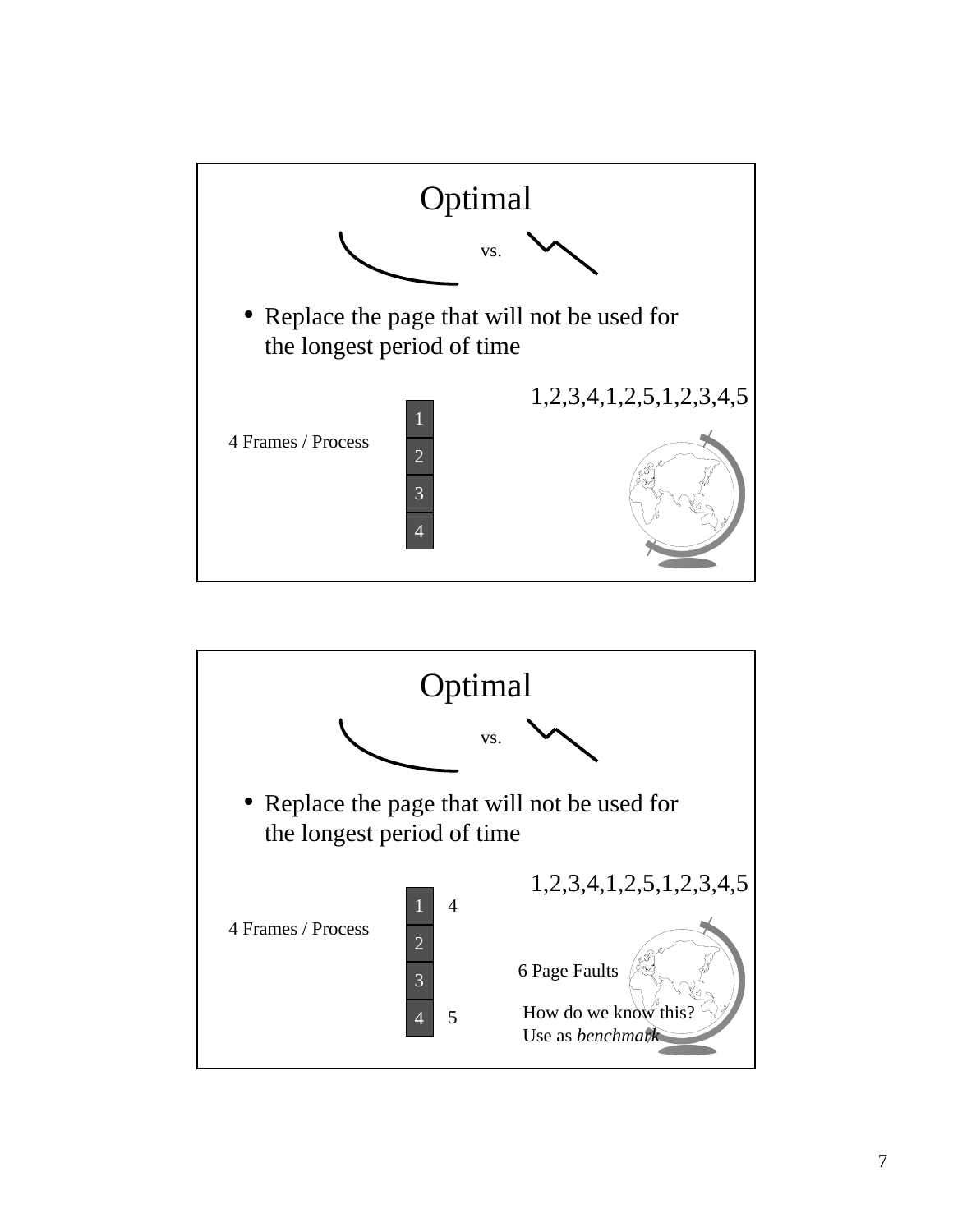

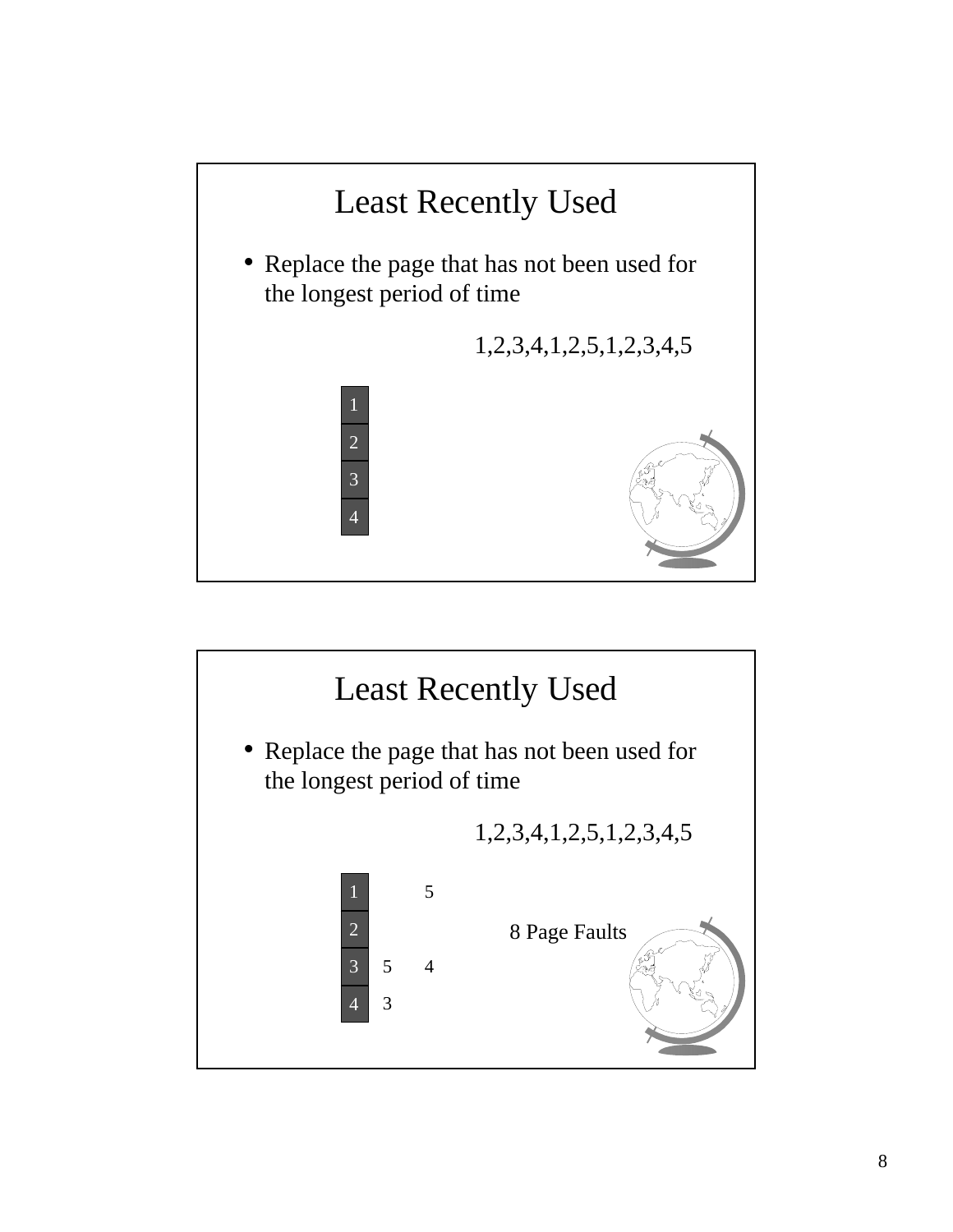# LRU Implementation

- Counter implementation
	- every page has a counter; every time page is referenced, copy clock to counter
	- when a page needs to be changed, compare the counters to determine which to change
- Stack implementation
	- keep a stack of page numbers
	- page referenced: move to top
	- no search needed for replacement
- (Can we do this in software?)



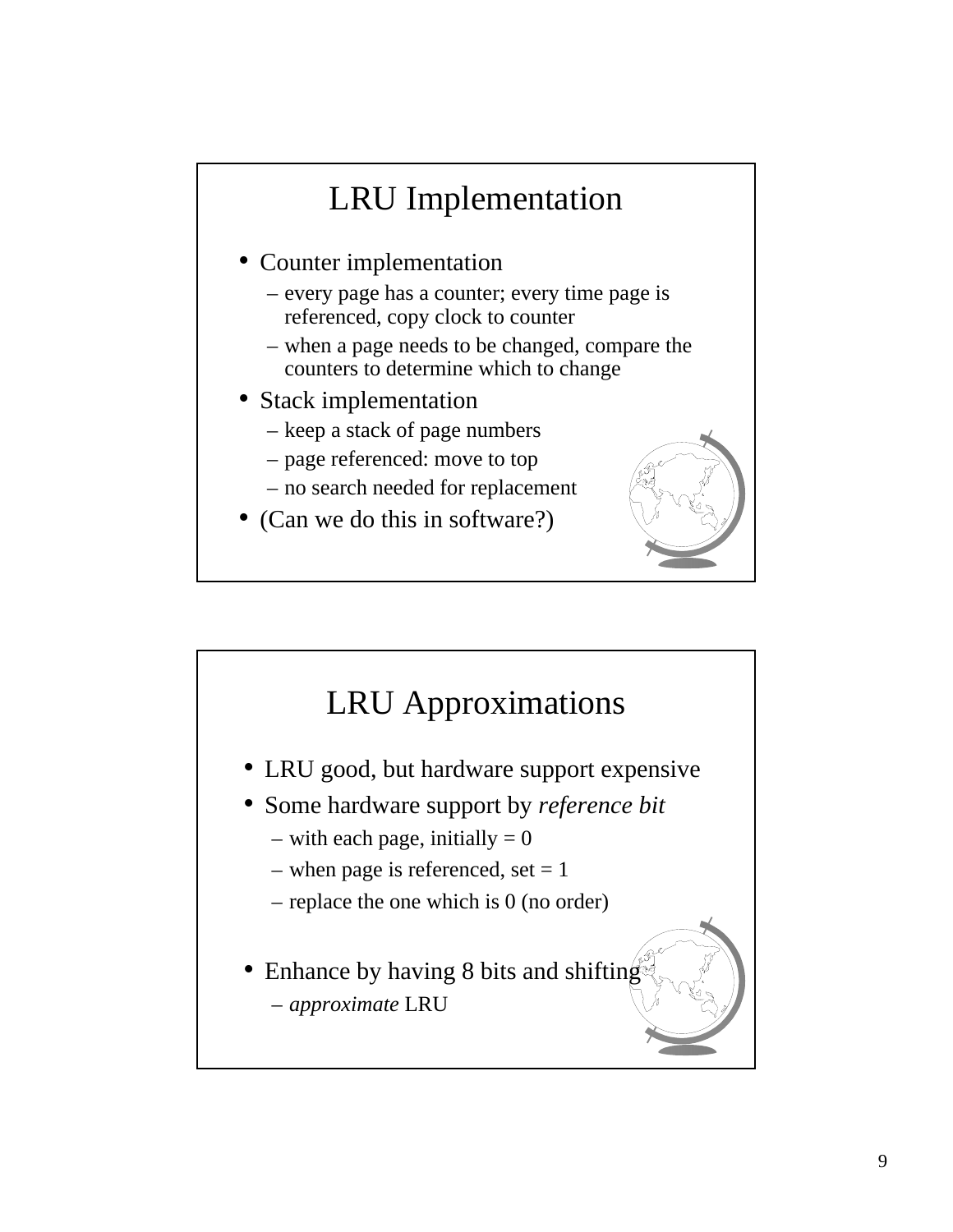

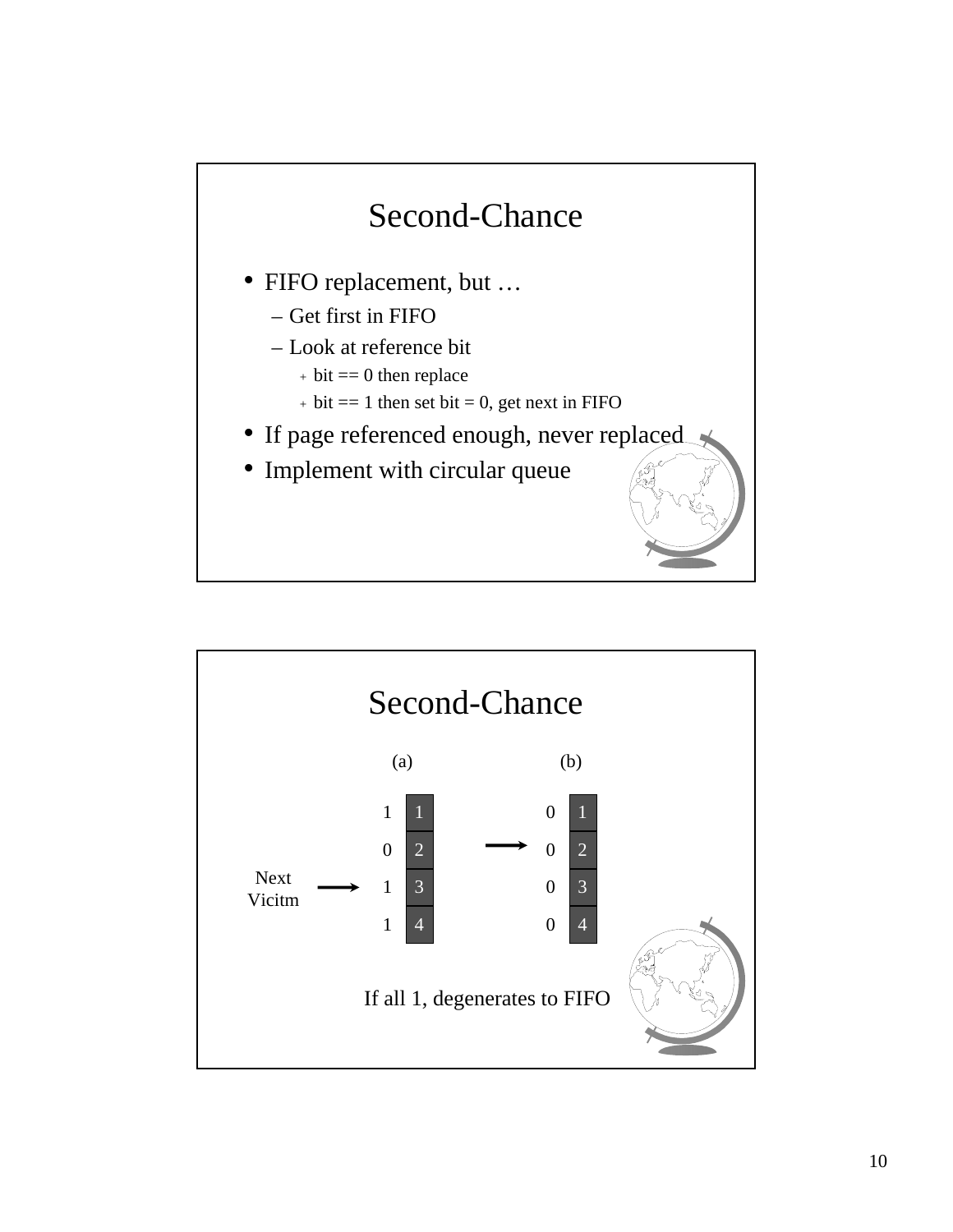# Enhanced Second-Chance

- 2-bits, *reference bit* and *modify bit*
- (0,0) neither recently used nor modified – best page to replace
- (0,1) not recently used but modified – needs write-out ("dirty" page)
- (1,0) recently used but "clean" – probably used again soon
- (1,1) recently used and modified
	- used soon, needs write-out
- Circular queue in each class -- (Macint

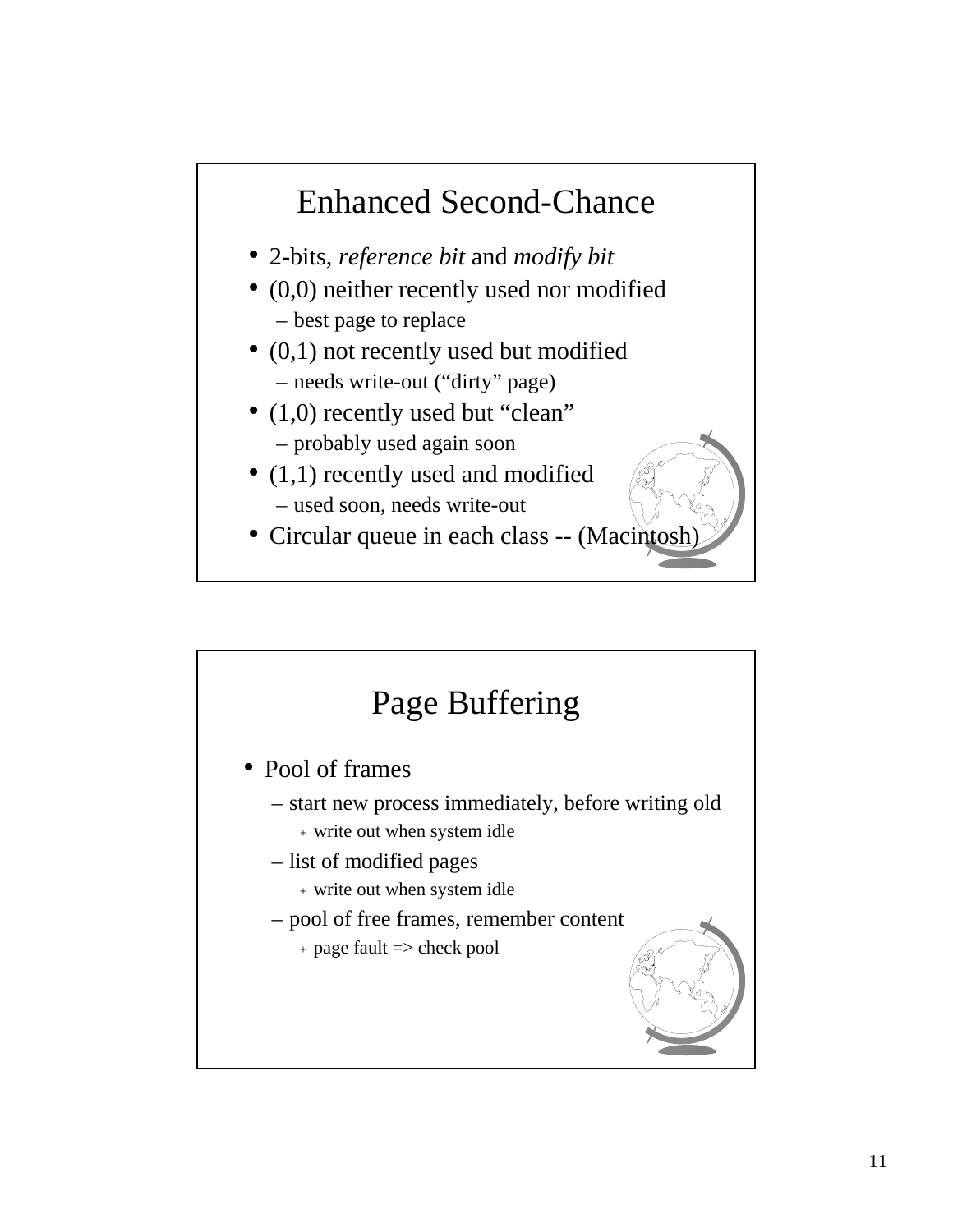

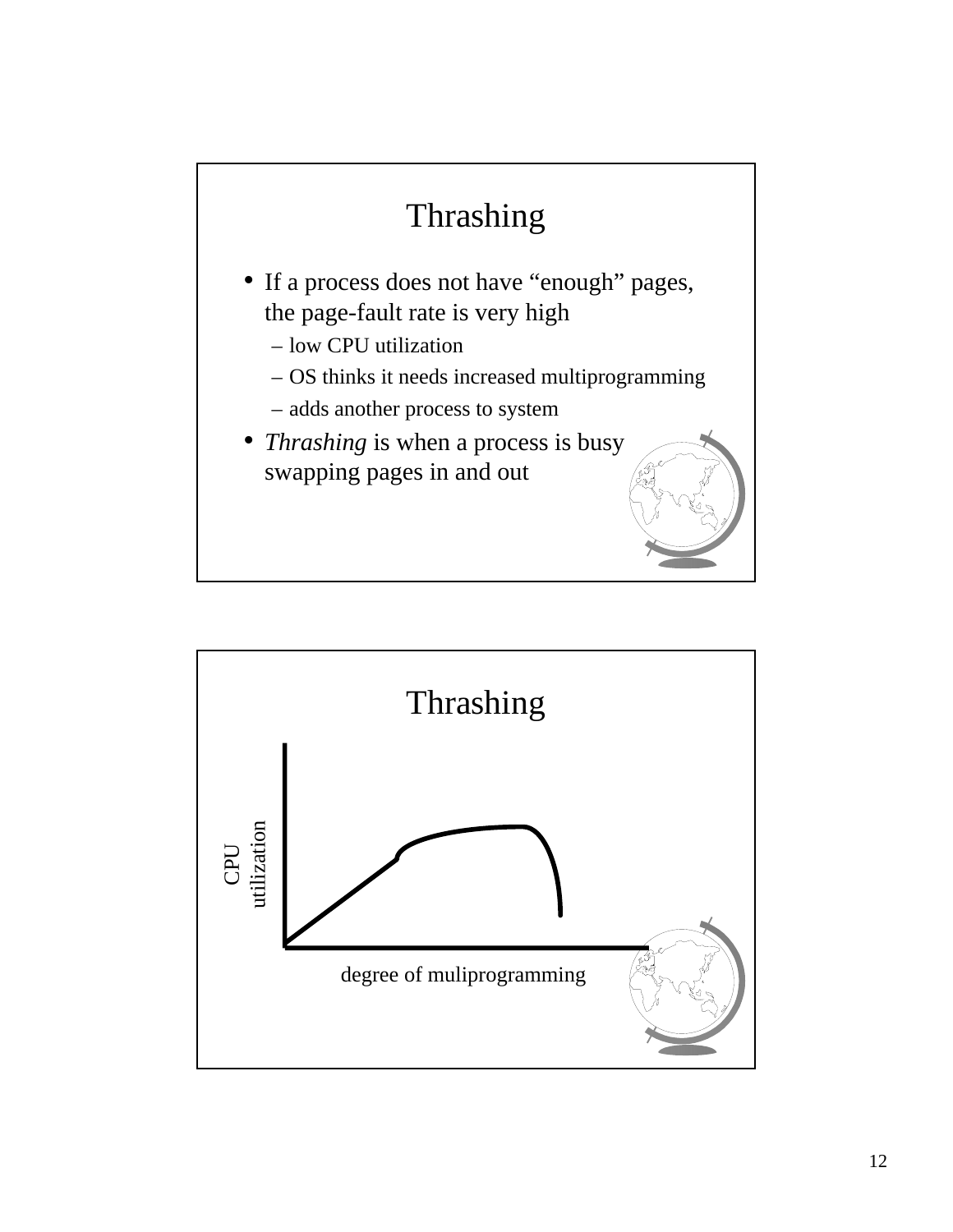# Cause of Thrashing

- Why does paging work?
	- Locality model
		- <sup>+</sup> process migrates from one locality to another
		- <sup>+</sup> localities may overlap
- Why does thrashing occur?
	- sum of localities > total memory size
- How do we fix thrashing?
	- *Working Set Model*
	- *Page Fault Frequency*



# Working-Set Model • Working set window *W* = a fixed number of page references – total number of pages references in time *T* • *Total* = sum of size of *W*'s •  $m =$  number of frames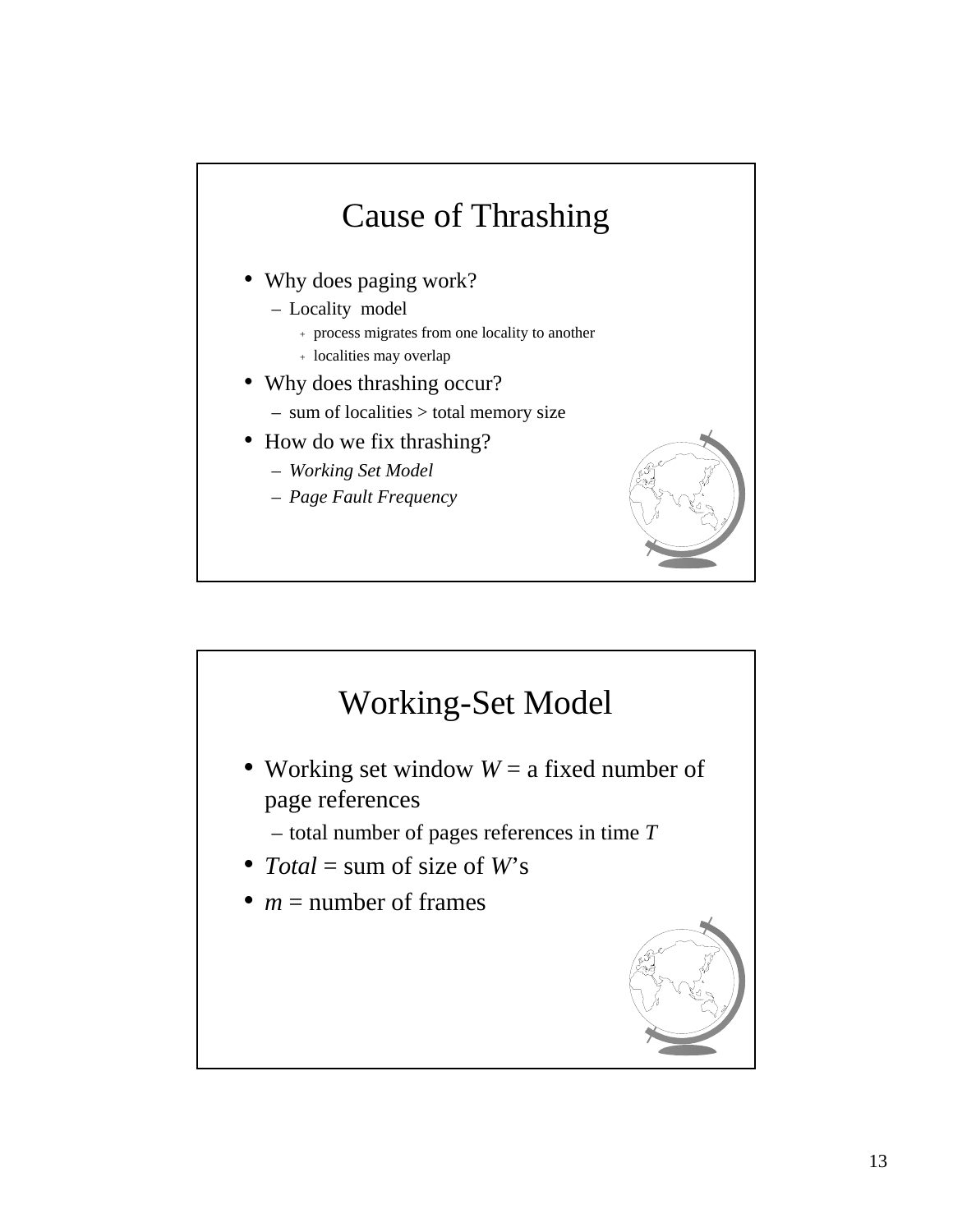

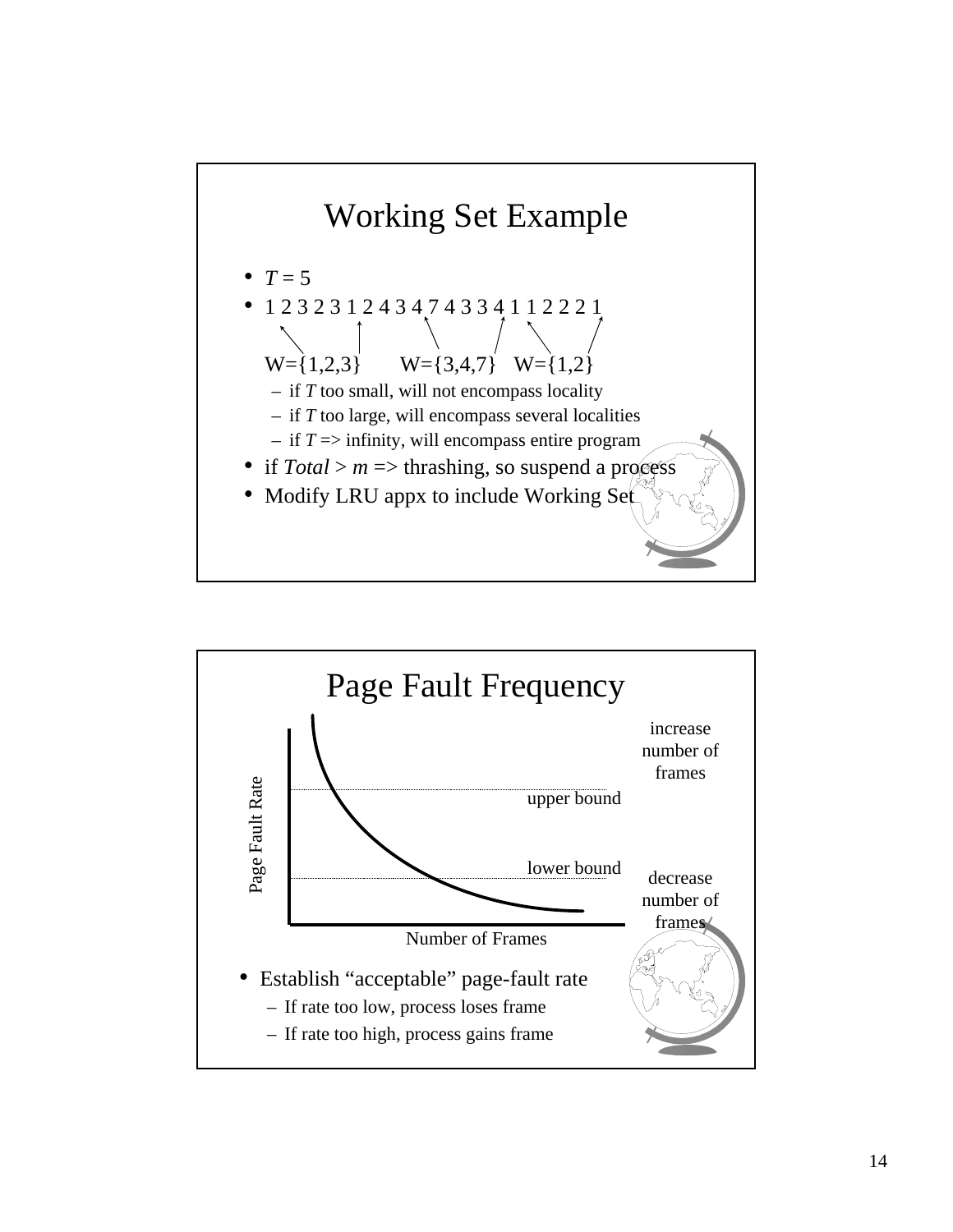# Outline

- Demand Paging Intro (done)
- Page Replacement Algorithms (done)
- Thrashing (done)
- Misc Paging
- WinNT
- Linux
- "Application Performance Studies"

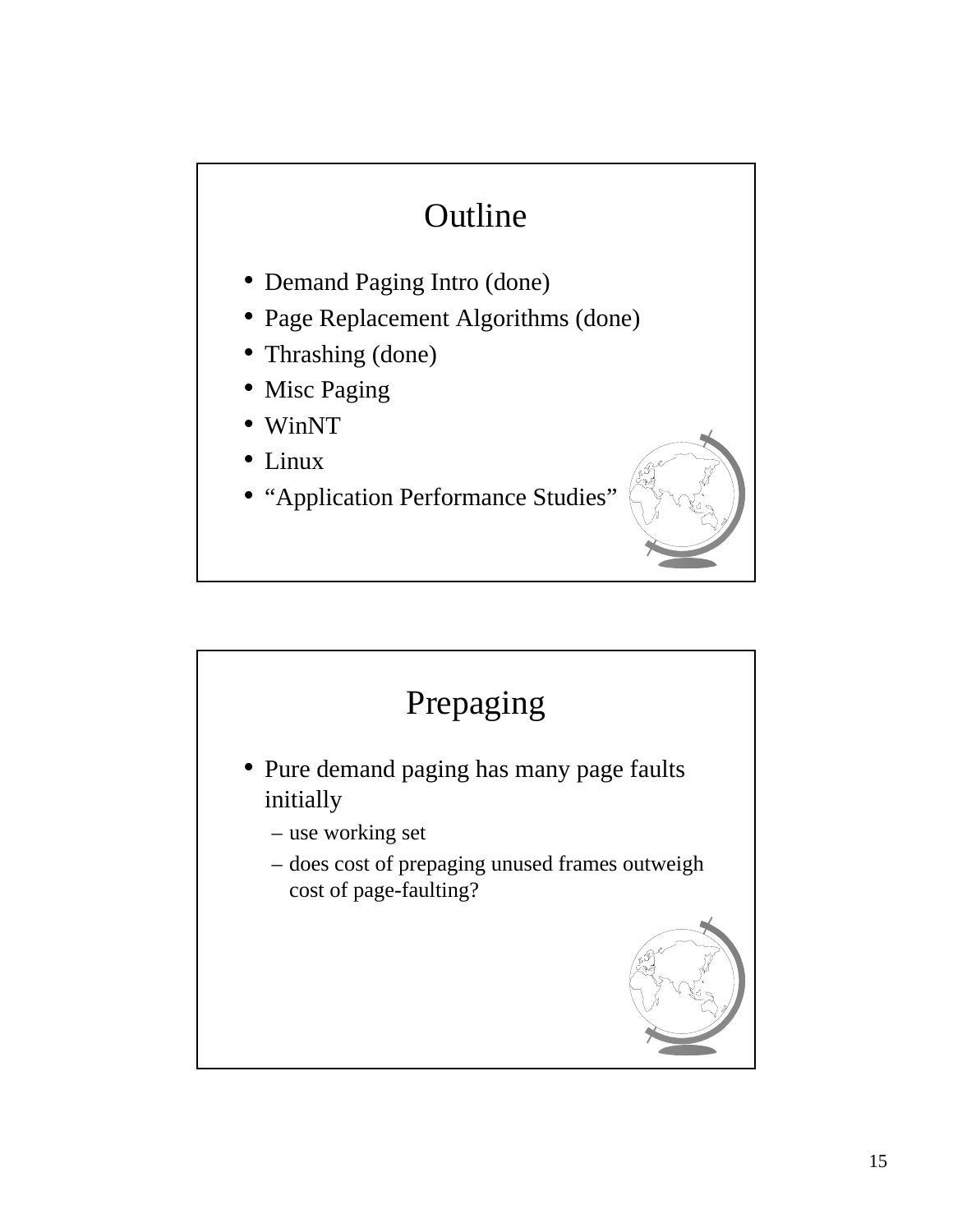

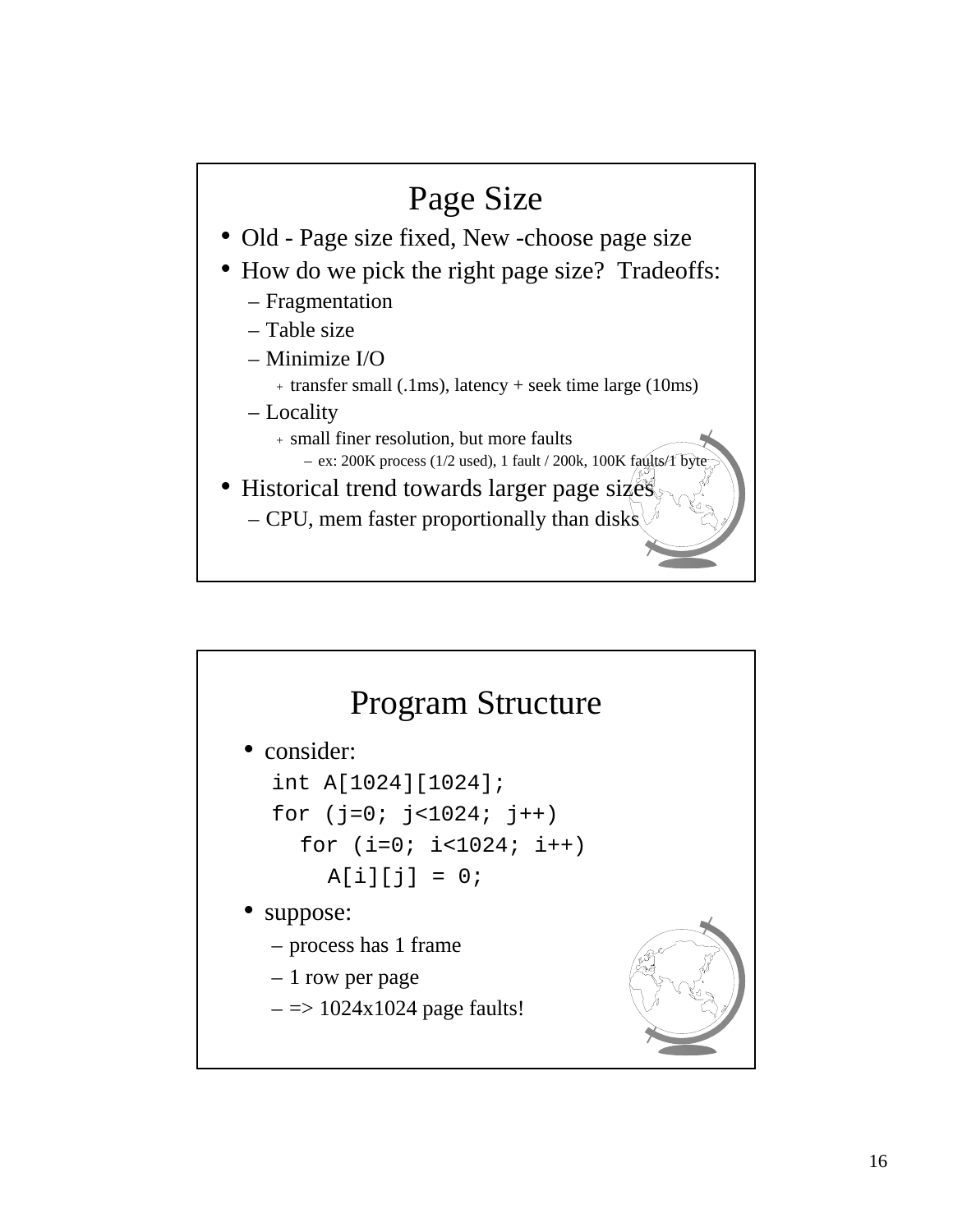#### Program Structure

int A[1024][1024]; for  $(i=0; i<1024; i++)$ for  $(j=0; j<1024; j++)$  $A[i][j] = 0;$ 

- 1024 page faults
- Stack vs. Hash table
- Compiler
	- separate code from data
	- keep routines that call each other together
- LISP (pointers) vs. Pascal (no-pointers)

#### Priority Processes

- Consider
	- low priority process faults,
		- <sup>+</sup> bring page in
	- low priority process in ready queue for awhile, waiting while high priority process runs
	- high priority process faults
		- <sup>+</sup> low priority page clean, not used in a while => perfect!
- Lock-bit (like for I/O) until used once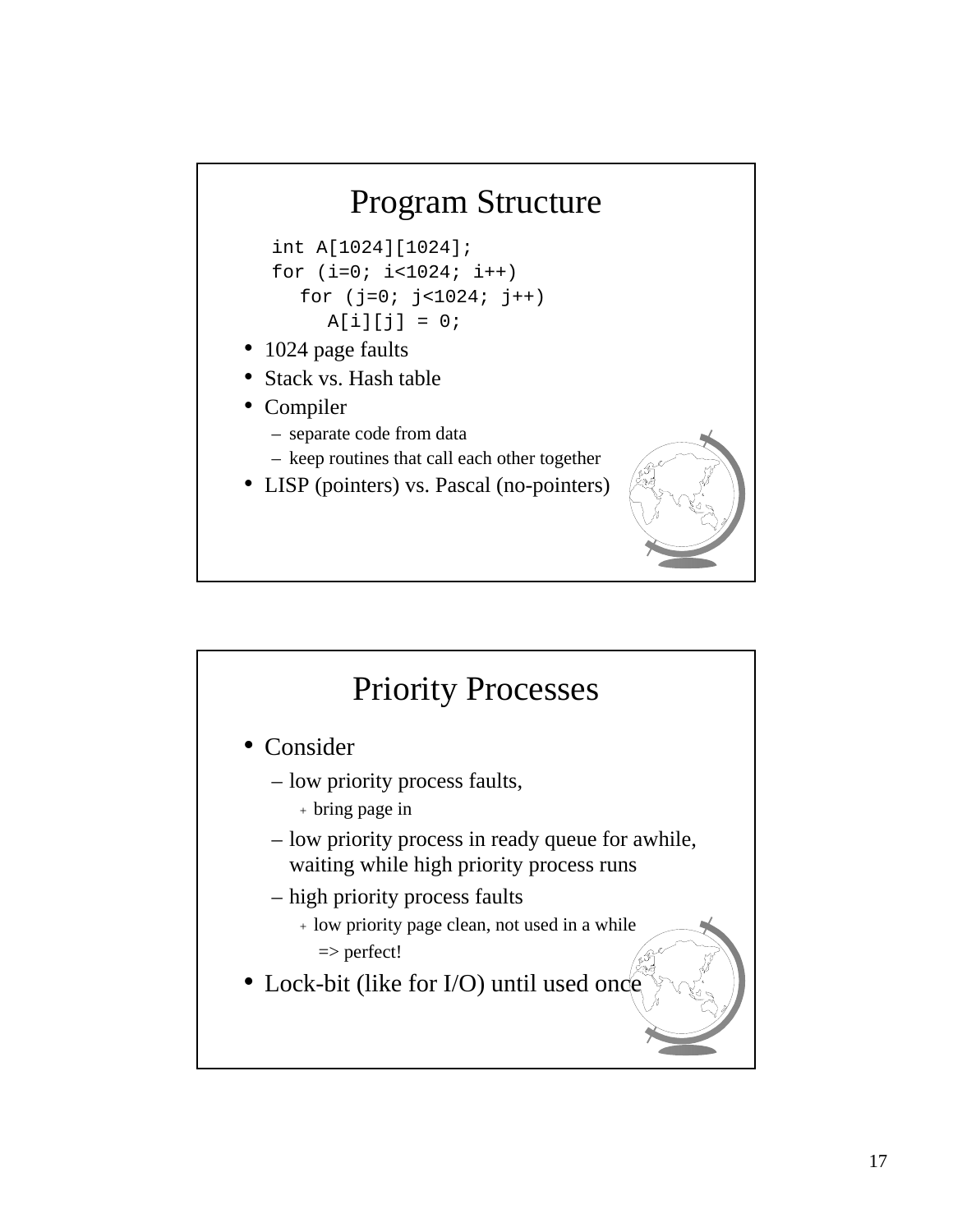# Real-Time Processes

- Real-time
	- bounds on delay
	- hard-real time: systems crash, lives lost
		- <sup>+</sup> air-traffic control, factor automation
	- soft-real time: application sucks
		- <sup>+</sup> audio, video
- Paging adds unexpected delays
	- don't do it
	- lock bits for real-time processes



#### Virtual Memory and WinNT/2000

- Page Replacement Algorithm
	- FIFO
	- Missing page, plus adjacent pages
- Working set
	- default is 30
	- take *victim* frame periodically
	- if no fault, reduce set size by 1
- Reserve pool
	- hard page faults
	- soft page faults

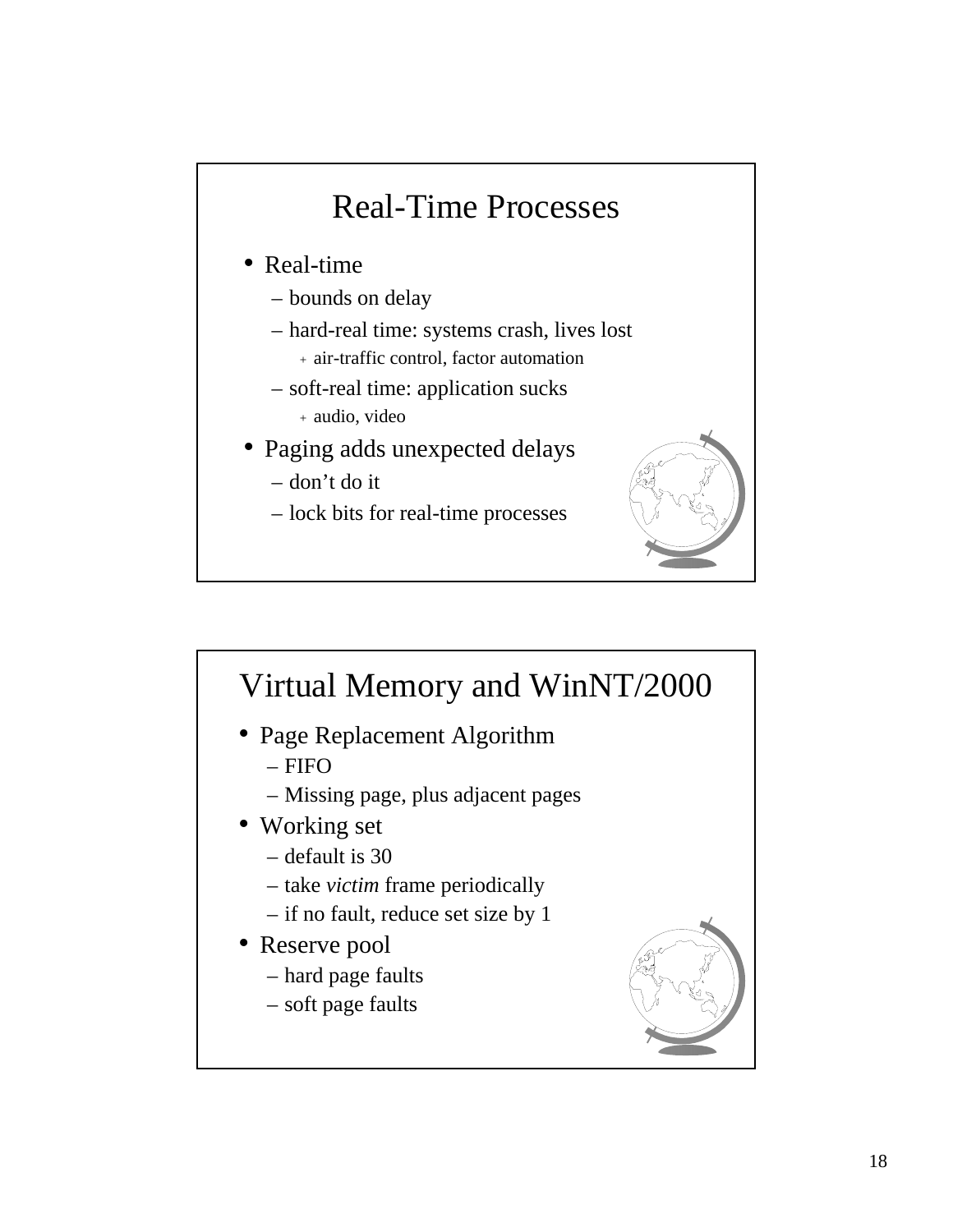# Virtual Memory and WinNT/2000

- Shared pages
	- level of indirection for easier updates
	- same virtual entry
- Page File
	- stores only modified logical pages
	- code and memory mapped files on disk already

#### Virtual Memory and Linux

- Regions of virtual memory
	- paging disk (normal)
	- file (text segment, memory mapped file)
- Re-Examine fork() and exec()
	- exec() creates new page table
	- fork() copies page table
		- + reference to common pages
		- + if written, then copied

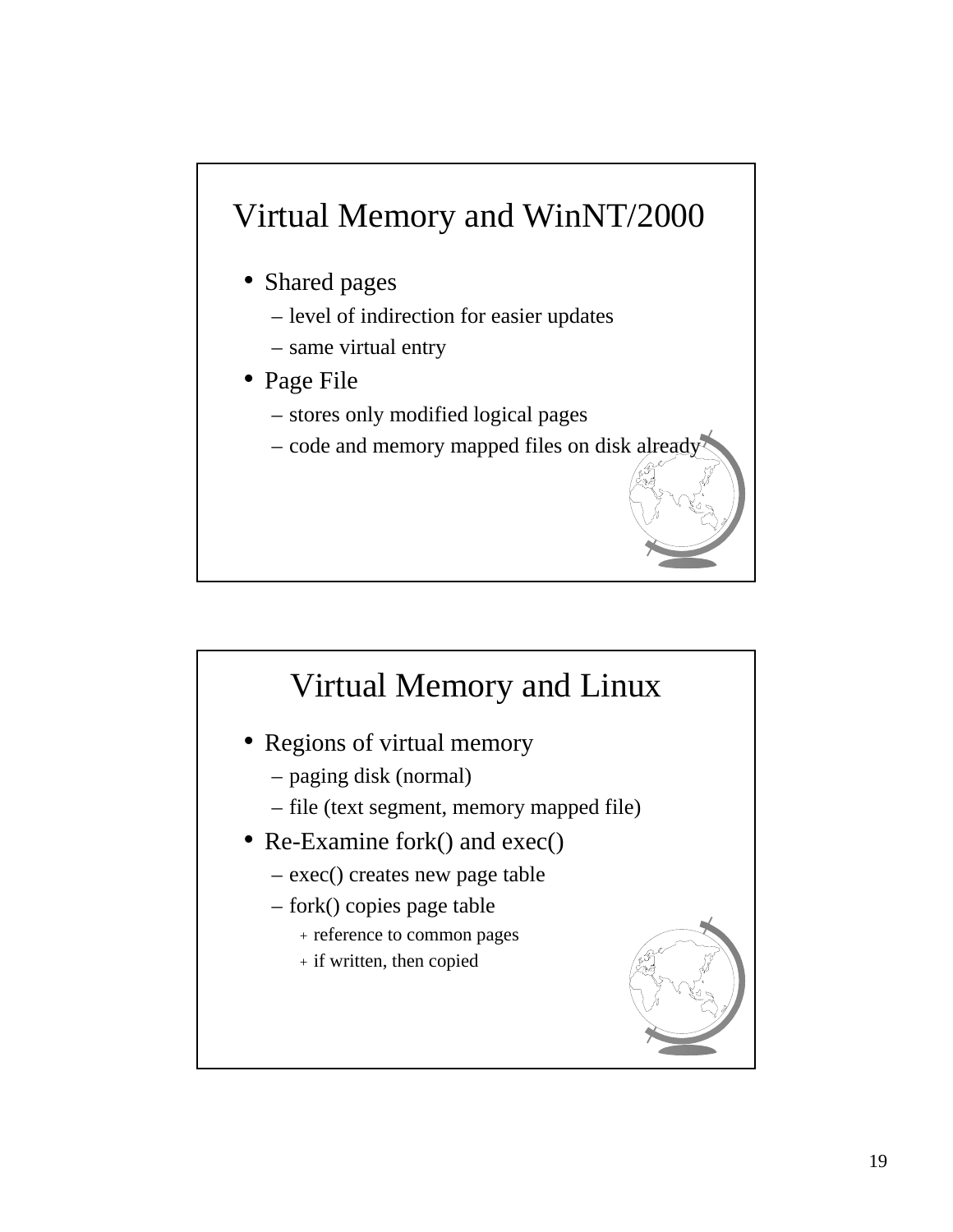# Virtual Memory and Linux

- Page Replacement Algorithm
	- look in reserve pool for free frames
	- reserves for block devices (disk cache)
	- reserves for shared memory
	- user-space blocks
	- enhanced second chance (with more bits)
		- + "dirty" pages not taken first

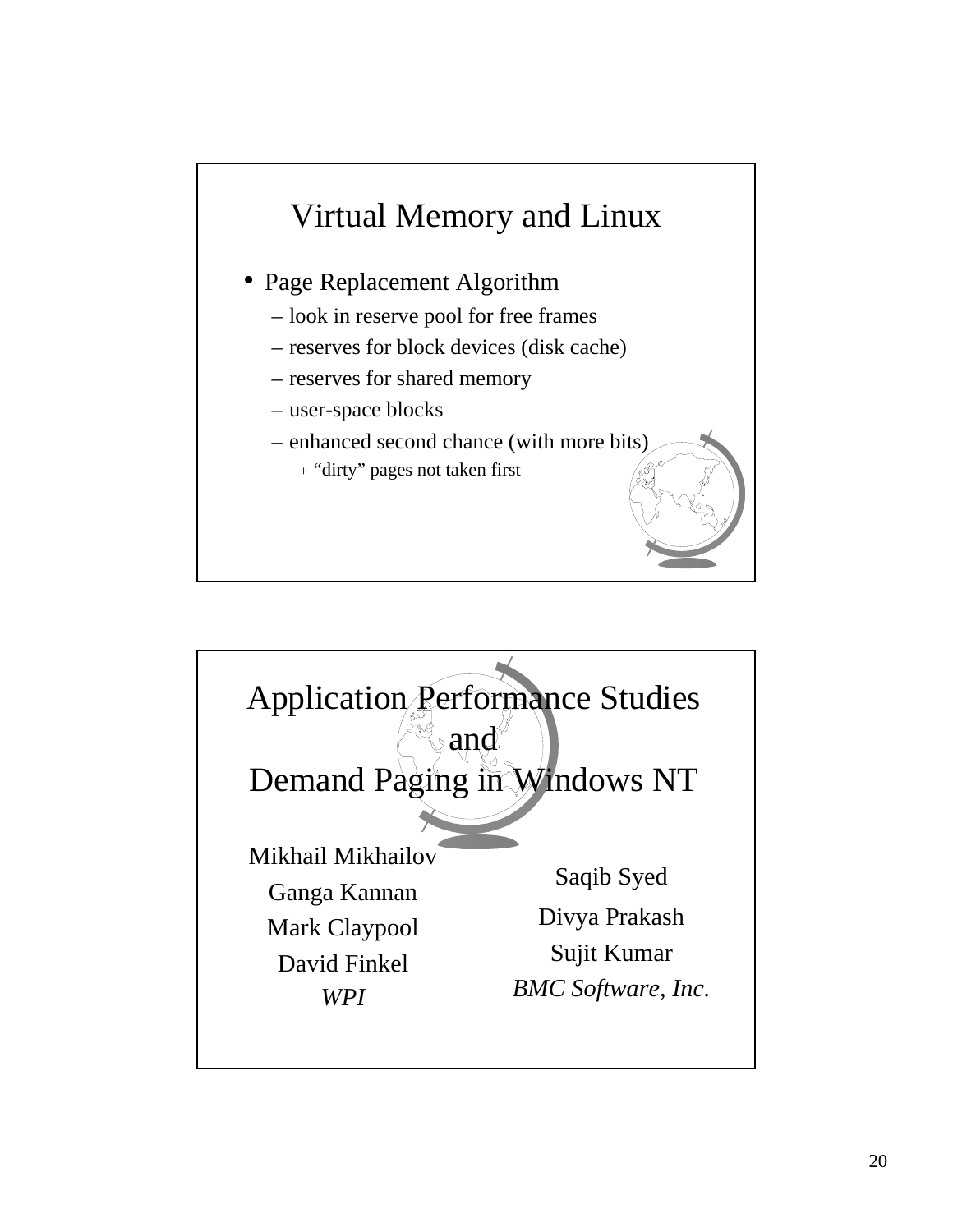# Capacity Planning Then and Now

- Capacity Planning in the good old days
	- used to be just mainframes
	- simple CPU-load based queuing theory
	- Unix
- Capacity Planning today
	- distributed systems
	- networks of workstations
	- Windows NT
	- MS Exchange, Lotus Notes

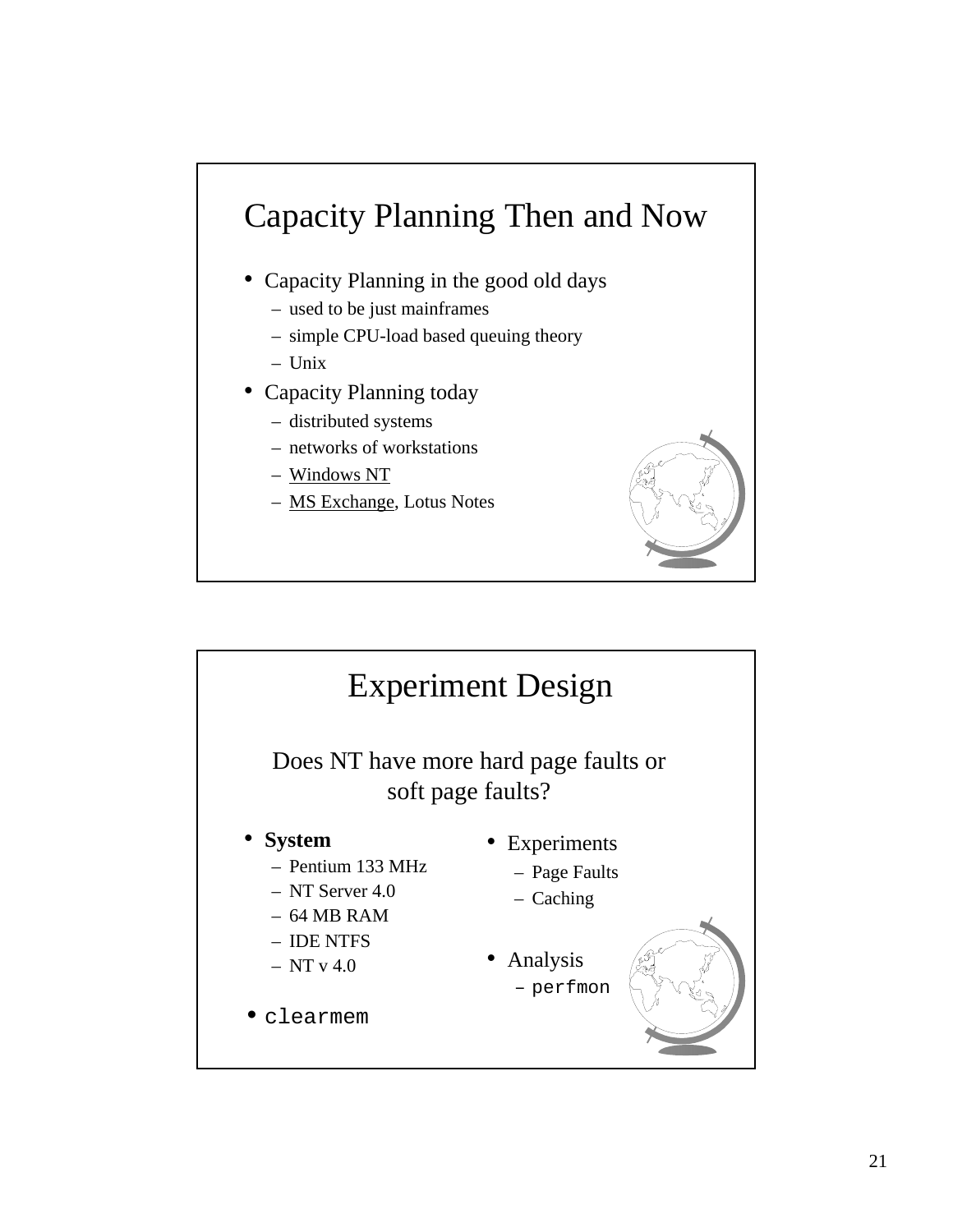